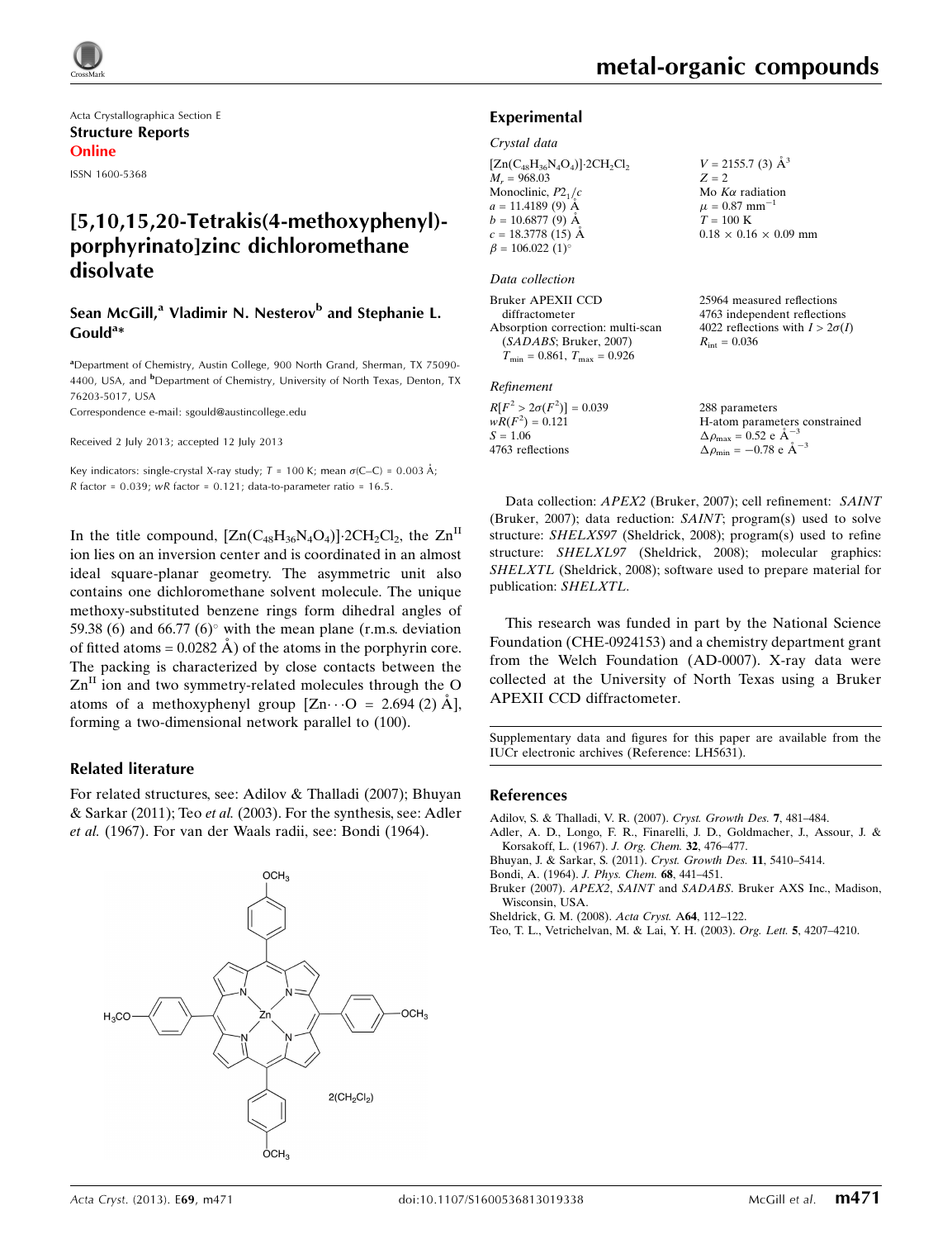# **supporting information**

*Acta Cryst.* (2013). E**69**, m471 [doi:10.1107/S1600536813019338]

## **[5,10,15,20-Tetrakis(4-methoxyphenyl)porphyrinato]zinc dichloromethane disolvate**

## **Sean McGill, Vladimir N. Nesterov and Stephanie L. Gould**

### **S1. Comment**

While in pursuit of understanding zinc porphyrin coordination to alkyl alcohol solvents through the central zinc atom, we sought to crystallize zinc 5,10,15,20-tetrakis(*p*-methoxyphenyl)porphyrin with octanol. The resulting deep red crystals did not contain any octanol coordination, but contained a well ordered porphyrin structure with dichloromethane solvent molecules. The crystal structure of the title compound is presented herein.

The title porphyrin (Fig. 1) has a zinc atom located on a center of inversion and hence the exact center of the meanplane of the 24 other Non-H atoms with a r.m.s. deviation of the fitted atom = 0.0288Å. The *p*-methoxy-substituted benzene rings form dihedral angles of 59.38 (6)° (C11-C16) and 66.77 (6)° (C17-C22) with the porphyrin mean plane. The crystal packing (Fig. 2) is characterized by close contacts between the  $\text{Zn}^{\text{II}}$  ion with two symmetry related molecules  $(-x+1, y-1/2, -z+1/2$  and x,  $-y+3/2, z+1/2$ ) through the oxygen atoms of a methoxy-phenyl group  $(Zn \cdot \cdot \cdot O = 2.694$  (2) Å) forming a two-dimensional network parallel to (100). This distance is smaller than the sum of corresponding Van der Waals radii of atoms 2.910 Å (Bondi, 1964). There are some reports of Zn<sup>.</sup>··O coordination bonds in porphyrins (Bhuyan & Sarkar, 2011; Adilov & Thalladi, 2007; Teo *et al.*, 2003). These reports indicate a bond distance shorter than what is found in the title compound.

### **S2. Experimental**

The synthesis of the title Zn complex was carried out according literature procedures (Adler *et al.*, 1967). Dark red crystals were grown by liquid diffusion of 1 ml octanol into a 3 ml dichloromethane solution containing 20 mg of zinc 5,10,15,20-tetrakis- (*p*-methoxyphenyl)porphyrin.

### **S3. Refinement**

All H atoms attached to C atoms were placed in idealized positions  $(C-H = 0.95-0.99 \text{ Å})$  and allowed to ride on their parent atoms. All H atoms were constrained so that *U*iso(H) were equal to 1.2Ueq or 1.5Ueq of their respective parent atoms.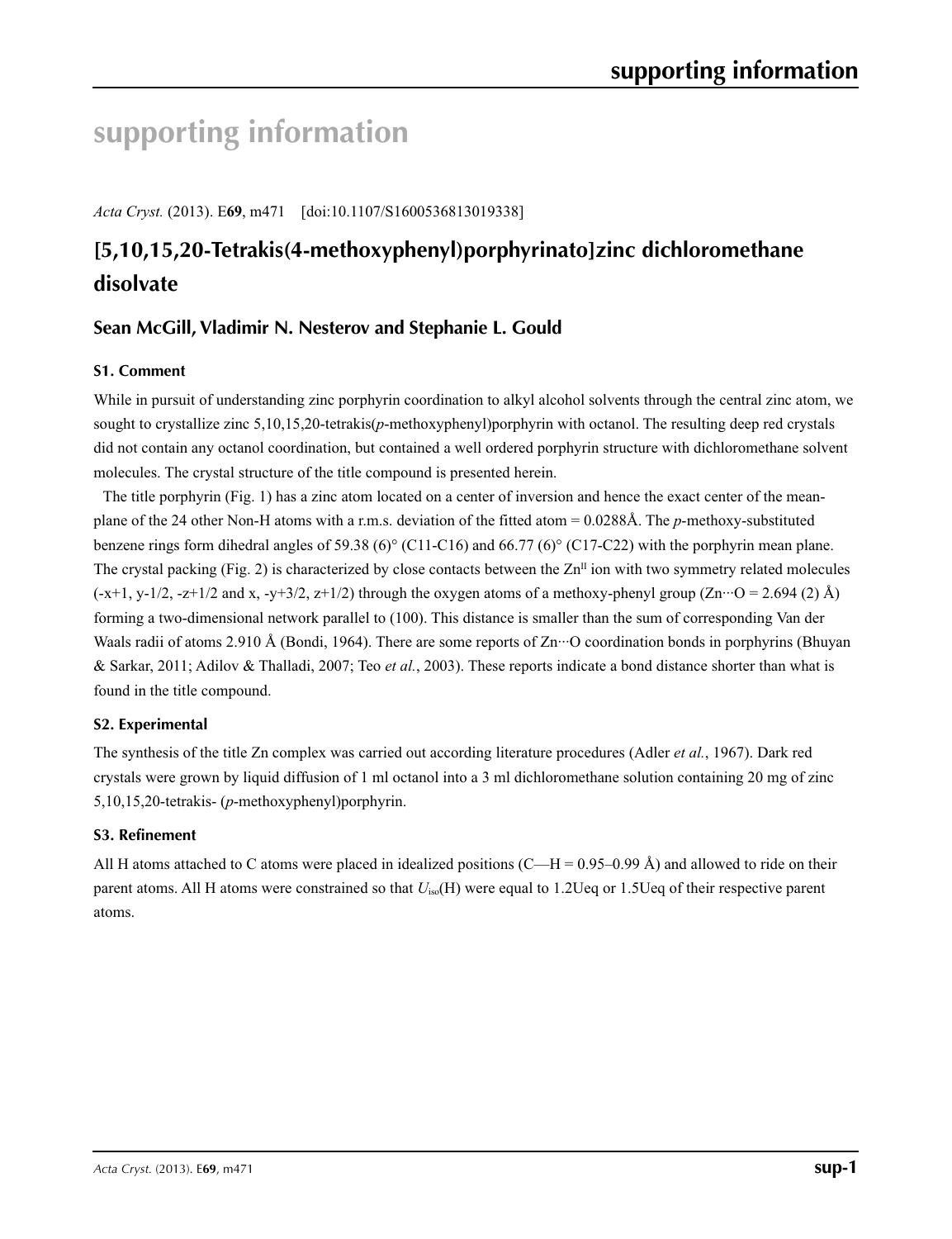

### **Figure 1**

The molecular structure of the title complex with 50% probability displacement ellipsoids. The solvent molecules are not shown [symmetry code:  $(A)$  -x+1, -y+1, -z+1].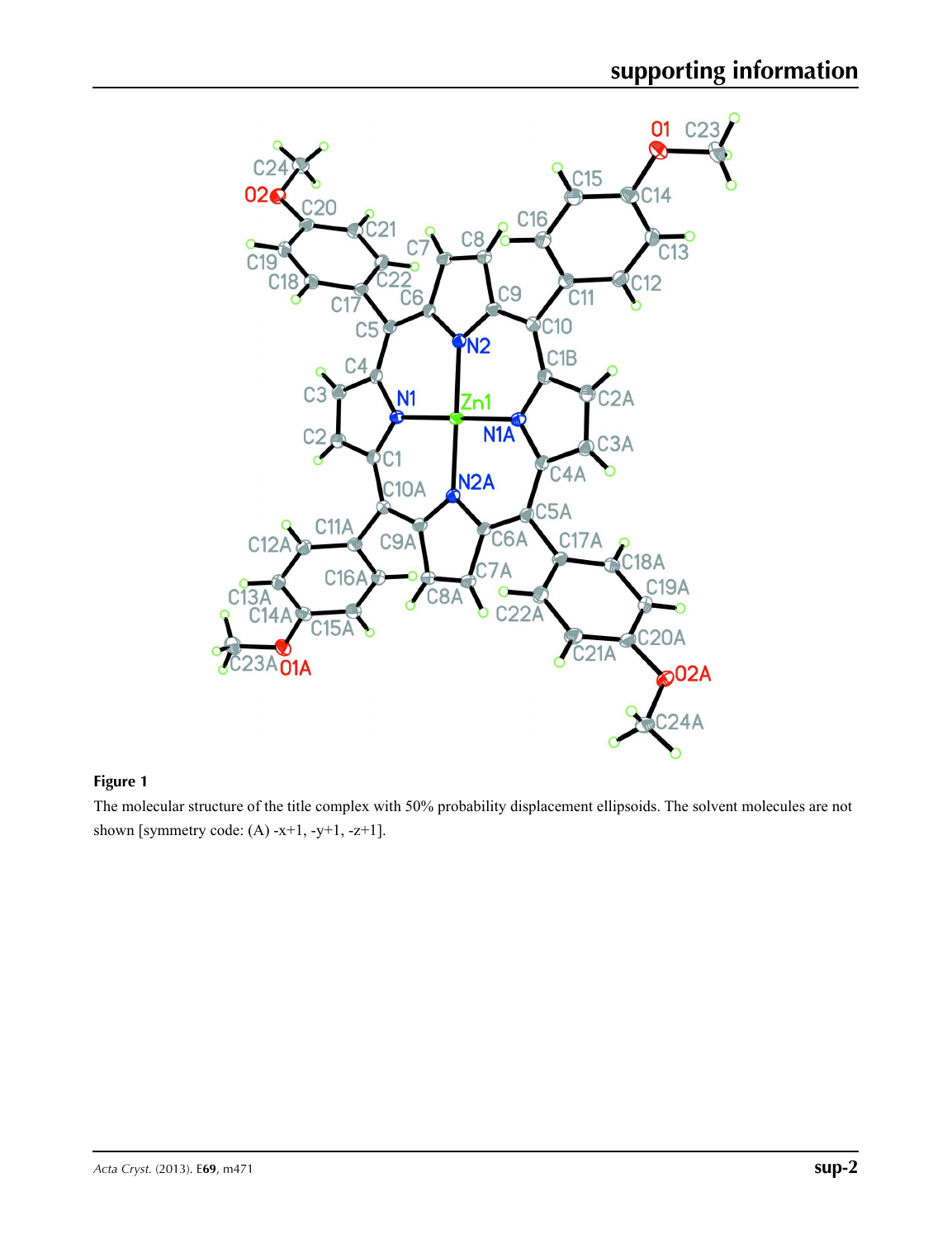

## **Figure 2**

Part of the crystal structure of the title compound viewed approximately along the b axis. The short Zn<sup>.</sup>··O contacts are shown as dashed lines.

*l* = −23→23

## **[5,10,15,20-Tetrakis(4-methoxyphenyl)porphyrinato]zinc dichloromethane disolvate**

| Crystal data                                                                                                                                        |                                                                                                                                          |
|-----------------------------------------------------------------------------------------------------------------------------------------------------|------------------------------------------------------------------------------------------------------------------------------------------|
| $[Zn(C_{48}H_{36}N_4O_4)]$ 2CH <sub>2</sub> Cl <sub>2</sub><br>$M_r = 968.03$<br>Monoclinic, $P2_1/c$<br>Hall symbol: -P 2ybc                       | $F(000) = 996$<br>$D_x = 1.491$ Mg m <sup>-3</sup><br>Mo Ka radiation, $\lambda = 0.71073$ Å<br>Cell parameters from 8489 reflections    |
| $a = 11.4189(9)$ Å<br>$b = 10.6877(9)$ Å<br>$c = 18.3778(15)$ Å<br>$\beta$ = 106.022 (1) <sup>o</sup><br>$V = 2155.7$ (3) Å <sup>3</sup><br>$Z = 2$ | $\theta = 2.2 - 27.1^{\circ}$<br>$\mu = 0.87$ mm <sup>-1</sup><br>$T = 100 \text{ K}$<br>Plate, red<br>$0.18 \times 0.16 \times 0.09$ mm |
| Data collection                                                                                                                                     |                                                                                                                                          |
| Bruker APEXII CCD<br>diffractometer                                                                                                                 | 25964 measured reflections<br>4763 independent reflections                                                                               |
| Radiation source: fine-focus sealed tube                                                                                                            | 4022 reflections with $I > 2\sigma(I)$                                                                                                   |
| Graphite monochromator                                                                                                                              | $R_{\rm int} = 0.036$                                                                                                                    |
| $\omega$ scans                                                                                                                                      | $\theta_{\text{max}} = 27.1^{\circ}, \theta_{\text{min}} = 1.9^{\circ}$                                                                  |
| Absorption correction: multi-scan<br>(SADABS; Bruker, 2007)                                                                                         | $h = -14 \rightarrow 14$<br>$k = -13 \rightarrow 13$                                                                                     |

 $T_{\text{min}} = 0.861, T_{\text{max}} = 0.926$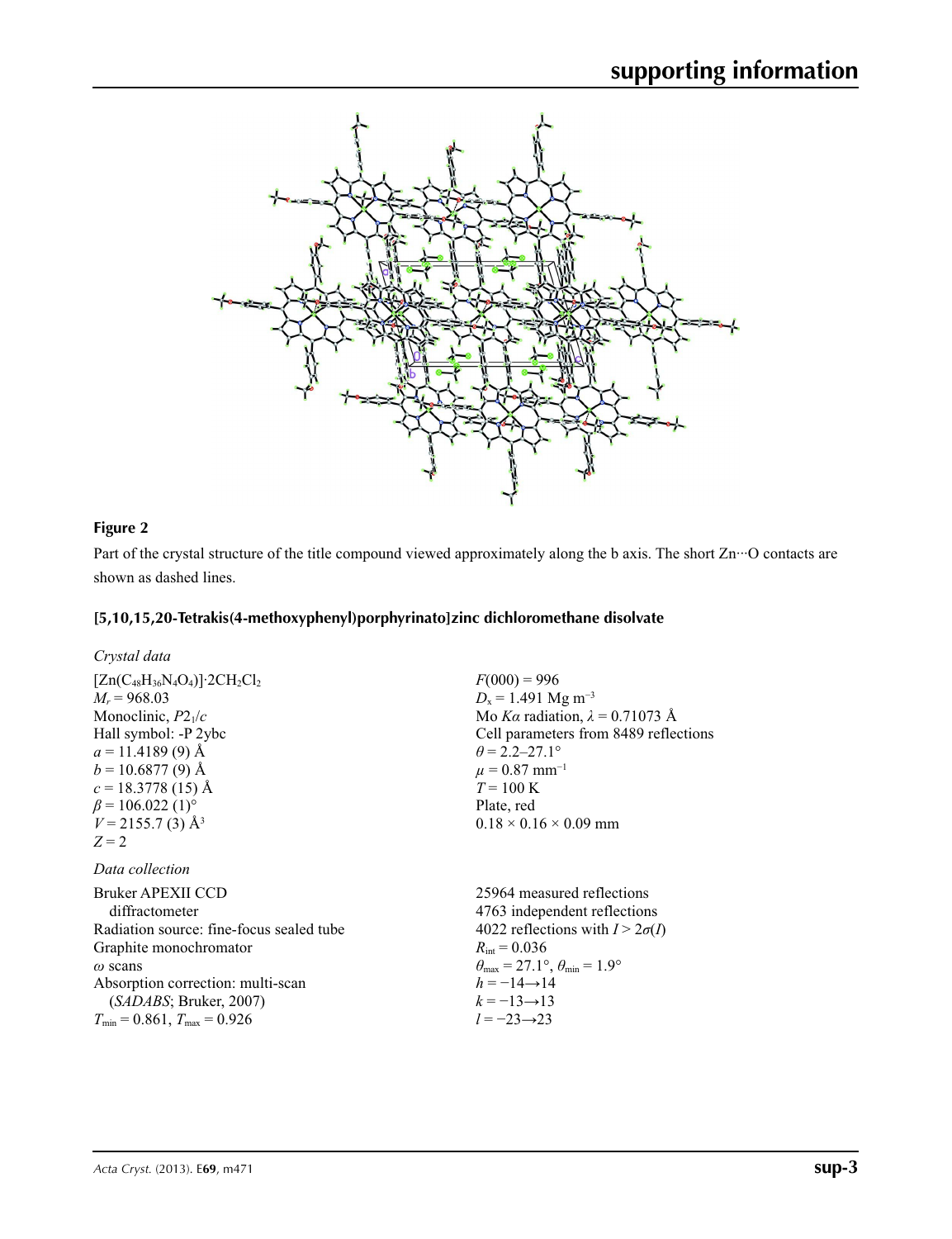*Refinement*

Refinement on *F*<sup>2</sup> Least-squares matrix: full  $R[F^2 > 2\sigma(F^2)] = 0.039$  $wR(F^2) = 0.121$  $S = 1.06$ 4763 reflections 288 parameters 0 restraints Primary atom site location: structure-invariant direct methods

Secondary atom site location: difference Fourier map Hydrogen site location: inferred from neighbouring sites H-atom parameters constrained  $w = 1/[\sigma^2 (F_o^2) + (0.065P)^2 + 2.750P]$ where  $P = (F_o^2 + 2F_c^2)/3$  $(\Delta/\sigma)_{\text{max}} = 0.001$ Δ*ρ*max = 0.52 e Å−3 Δ*ρ*min = −0.78 e Å−3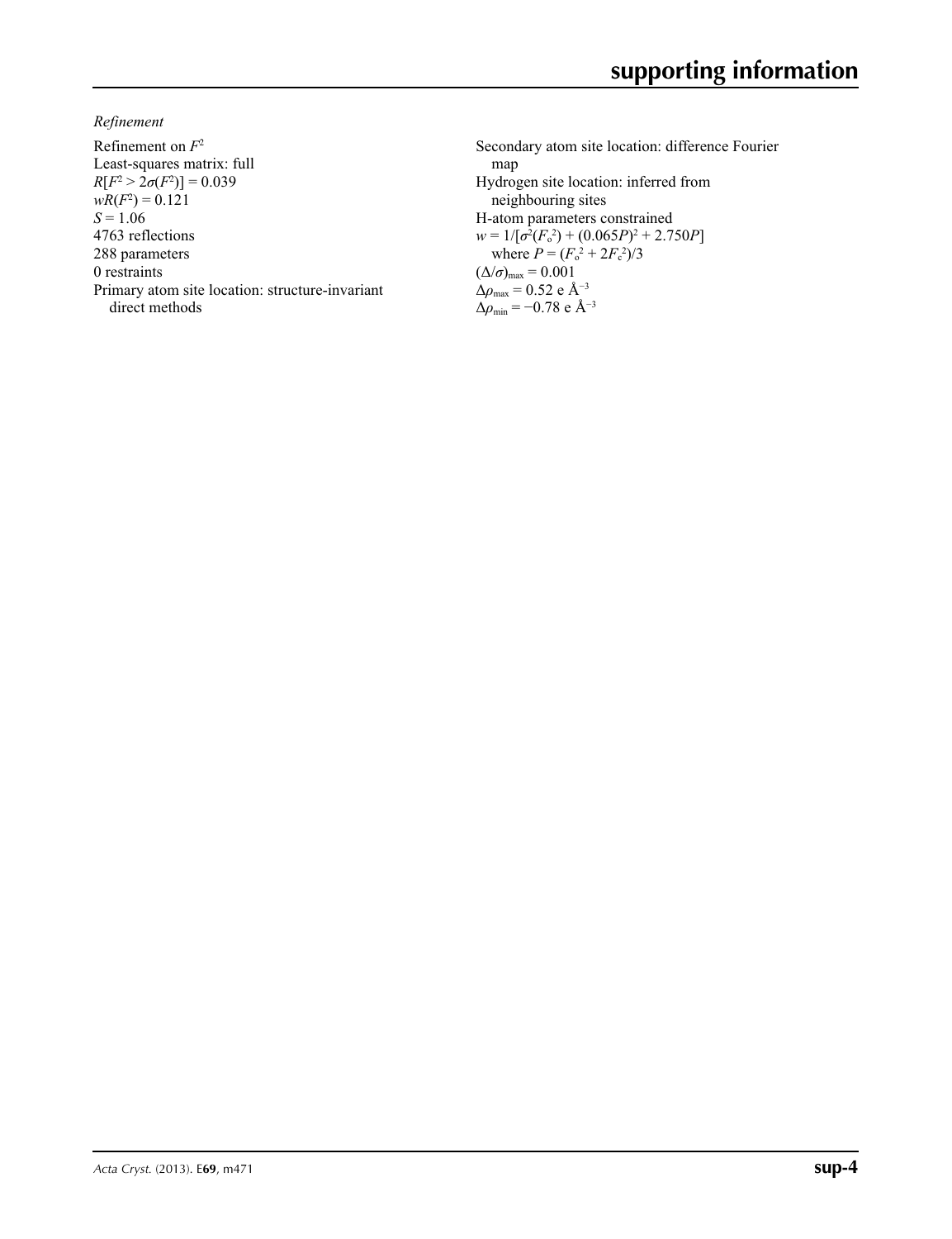*Special details*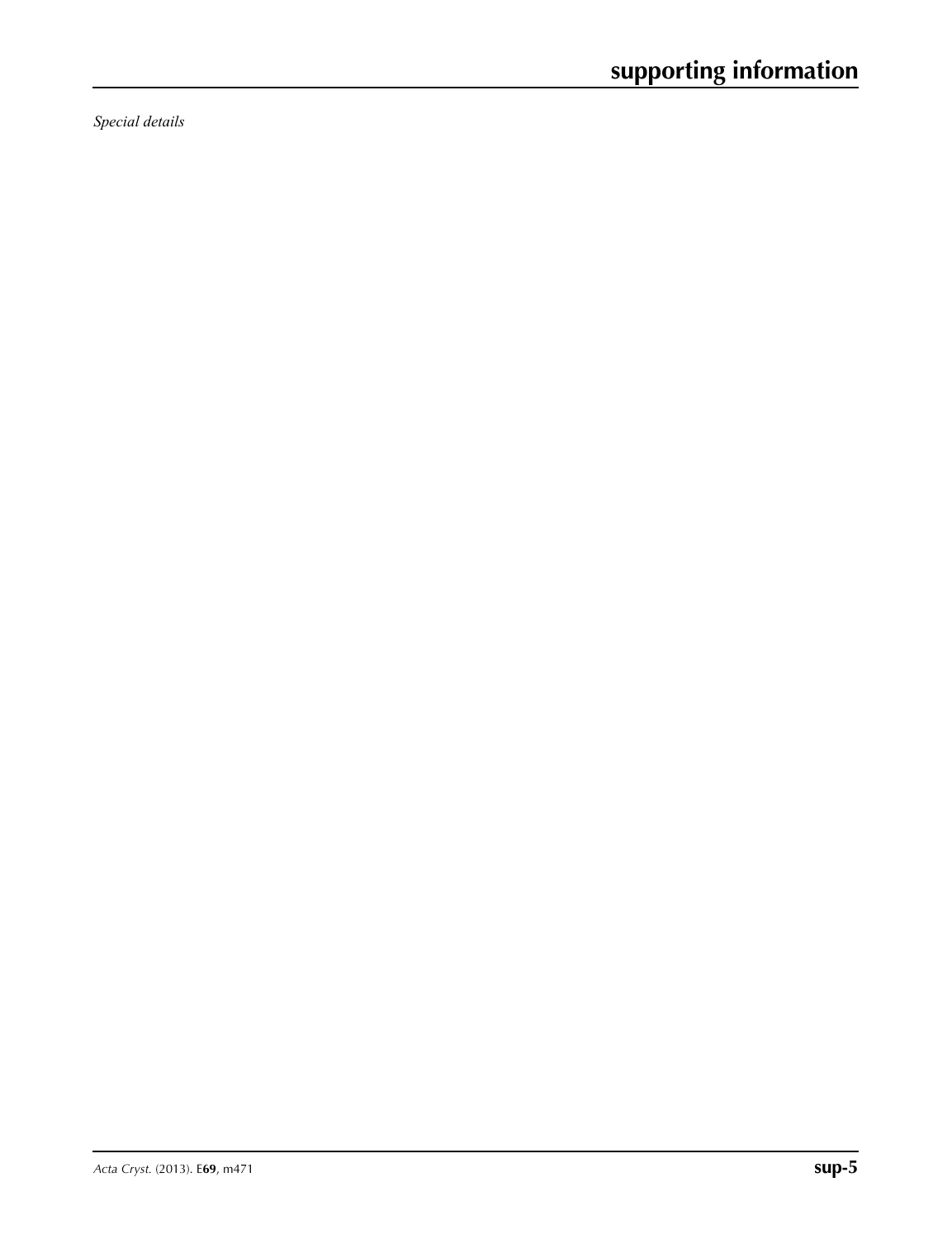**Geometry**. All e.s.d.'s (except the e.s.d. in the dihedral angle between two l.s. planes) are estimated using the full covariance matrix. The cell e.s.d.'s are taken into account individually in the estimation of e.s.d.'s in distances, angles and torsion angles; correlations between e.s.d.'s in cell parameters are only used when they are defined by crystal symmetry. An approximate (isotropic) treatment of cell e.s.d.'s is used for estimating e.s.d.'s involving l.s. planes. \_iucr\_refine\_instructions\_details

TITL 163p21*c* in P2(1)/c *CELL* 0.71073 11.4189 10.6877 18.3778 90.000 106.022 90.000 ZERR 2.00 0.0009 0.0009 0.0015 0.000 0.001 0.000 L A T T 1 SYMM –*X*, 0.5+Y, 0.5-*Z* SFAC C H N O Cl ZN UNIT 100 80 8 8 8 2 TEMP -173.150 SIZE 0.09 0.157 0.178 acta L.S. 9 BOND \$h htab FMAP 2 PLAN 20 WGHT 0.065000 2.750000 FVAR 0.12081 ZN1 6 0.500000 0.500000 0.500000 10.50000 0.01678 0.01721 = 0.01254 0.00333 0.00769 0.00349 O1 4 1.215897 0.070221 0.601887 11.00000 0.01859 0.02001 = 0.02872 0.00177 0.00721 0.00549 O2 4 0.617130 0.788402 0.058282 11.00000 0.02840 0.02118 = 0.01396 0.00475 0.01136 0.00312 N1 3 0.410408 0.615123 0.412964 11.00000 0.01692 0.01511 = 0.01311 0.00039 0.00676 0.00050 N2 3 0.630415 0.466937 0.445394 11.00000 0.01750 0.01366 = 0.01246 0.00085 0.00608 0.00049 C1 1 0.302121 0.675600 0.406600 11.00000  $0.01653$   $0.01391 = 0.01524$   $0.00044$   $0.00463 - 0.00014$  C2 1 0.266170 0.741753 0.335325 11.00000 0.01740 0.01863 = 0.01566 0.00210 0.00419 0.00153 AFIX 43 H2A 2 0.194325 0.790159 0.316778 11.00000 - 1.20000 AFIX 0 C3 1 0.353693 0.721983 0.299961 11.00000 0.01963 0.01661 = 0.01433 0.00141 0.00568 - 0.00002 AFIX 43 H3A 2 0.355265 0.754260 0.252075 11.00000 - 1.20000 AFIX 0 C4 1 0.444551 0.642392 0.348779 11.00000 0.01762 0.01207 = 0.01339 0.00017 0.00512 - 0.00192 C5 1 0.548850 0.596671 0.331170 11.00000 0.01924 0.01268 = 0.01263 - 0.00106 0.00673 - 0.00246 C6 1 0.633224 0.513271 0.375828 11.00000 0.01723 0.01172 = 0.01311 - 0.00145 0.00686 - 0.00166 C7 1 0.738278 0.463970 0.356292 11.00000 0.01956 0.01661 = 0.01515 - 0.00103 0.00926 - 0.00044 AFIX 43 H7A 2 0.761143 0.480938 0.311343 11.00000 - 1.20000 AFIX 0 C8 1 0.798041 0.389162 0.413882 11.00000 0.01869 0.01599 = 0.01913 - 0.00014 0.01026 0.00066 AFIX 43 H8A 2 0.870486 0.343287 0.416895 11.00000 - 1.20000 AFIX 0 C9 1 0.730571 0.392137 0.470333 11.00000 0.01660 0.01504 = 0.01487 - 0.00104 0.00680 - 0.00111 C10 1 0.764935 0.327078 0.539542 11.00000 0.01688 0.01429 = 0.01636 - 0.00005 0.00623 0.00044 C11 1 0.882439 0.256555 0.556928 11.00000 0.01883 0.01725 = 0.01269 0.00138 0.00620 0.00189 C12 1 0.886843 0.127741 0.569024 11.00000 0.02077 0.01874 = 0.01776 0.00116 0.00814 - 0.00120 AFIX 43 H12A 2 0.813634 0.083729 0.566740 11.00000 - 1.20000 AFIX 0 C13 1 0.996564 0.062037 0.584423 11.00000 0.02345 0.01568 = 0.01776 0.00253 0.00807 0.00209 AFIX 43 H13A 2 0.997909 - 0.025748 0.592730 11.00000 - 1.20000 AFIX 0 C14 1 1.103618 0.125745 0.587519 11.00000 0.01951 0.02112 = 0.01535 - 0.00155 0.00576 0.00383 C15 1 1.100728 0.254478 0.575797 11.00000 0.01912 0.02027 = 0.02373 - 0.00157 0.00886 - 0.00081 AFIX 43 H15A 2 1.174018 0.298301 0.578027 11.00000 - 1.20000 AFIX 0 C16 1 0.991627 0.318901 0.560914 11.00000 0.02134 0.01621 = 0.01980 0.00049 0.00826 0.00002 AFIX 43 H16A 2 0.990892 0.406844 0.553285 11.00000 - 1.20000 AFIX 0 C17 1 0.571704 0.642689 0.259171 11.00000 0.01524 0.01694 = 0.01331 0.00207 0.00612 0.00109 C18 1 0.597241 0.768808 0.251103 11.00000 0.02074 0.01577 = 0.01549 - 0.00087 0.00781 0.00184 AFIX 43 H18A 2 0.603759 0.824277 0.292425 11.00000 - 1.20000 AFIX 0 C19 1 0.613282 0.814710 0.183941 11.00000 0.02334 0.01448 = 0.01985 0.00372 0.00912 0.00164 AFIX 43 H19A 2 0.631183 0.900746 0.179633 11.00000 - 1.20000 AFIX 0 C20 1 0.603100 0.734439 0.122807 11.00000 0.01661 0.02078 = 0.01560 0.00552 0.00780 0.00353 C21 1 0.582218 0.607487 0.130536 11.00000 0.02425 0.02019 = 0.01444 - 0.00264 0.00848 - 0.00086 AFIX 43 H21A 2 0.578898 0.551546 0.089844 11.00000 - 1.20000 AFIX 0 C22 1 0.566208 0.563057 0.198474 11.00000 0.02182 0.01565 = 0.01723 0.00058 0.00701 - 0.00171 AFIX 43 H22A 2 0.551213 0.476471 0.203412 11.00000 - 1.20000 AFIX 0 C23 1 1.224343 - 0.056778 0.626911 11.00000 0.02682 0.02462 = 0.02965 0.00816 0.00768 0.01065 AFIX 137 H23A 2 1.309130 - 0.084899 0.637963 11.00000 - 1.50000 H23B 2 1.172842 - 0.109520 0.587146 11.00000 - 1.50000 H23C 2 1.196853 - 0.063083 0.672799 11.00000 - 1.50000 AFIX 0 C24 1 0.631393 0.705588 0.000316 11.00000 0.03584 0.02625 = 0.01679 0.00430 0.01573 0.00822 AFIX 137 H24A 2 0.649547 0.754219 - 0.040459 11.00000 - 1.50000 H24B 2 0.555899 0.658250 - 0.019910 11.00000 - 1.50000 H24C 2 0.698519 0.647479 0.021551 11.00000 - 1.50000 AFIX 0 C L1 5 1.016160 0.452210 0.737151 11.00000 0.04632 0.03578 = 0.03553 - 0.00369 0.02023 - 0.00035 C L2 5 1.070941 0.244096 0.845764 11.00000 0.05066 0.03732 = 0.04278 0.00165 0.02344 0.00160 C1A 1 1.082372 0.301804 0.757882 11.00000 0.03466 0.04304 = 0.03536 - 0.00169 0.01402 0.00761 AFIX 23 H1AA 2 1.041196 0.242978 0.717252 11.00000 - 1.20000 H1AB 2 1.169354 0.306072 0.758752 11.00000 - 1.20000 HKLF 4

REM 163p21*c* in P2(1)/c REM R1 = 0.0389 for 4022  $F_0 > 4$ sig( $F_0$ ) and 0.0479 for all 4763 data REM 288 parameters refined using 0 restraints

END

*Acta Cryst.* (2013). E**69**, m471 **sup-6** 11.00000 0.05 0.37 Q14 1 0.7640 0.3836 0.4414 11.00000 0.05 0.37 Q15 1 0.7809 0.4420 0.3877 11.00000 0.05 0.36 WGHT 0.0533 3.1302 REM Highest difference peak 0.518, deepest hole -0.783, 1-sigma level 0.081 Q1 1 0.4013 0.6788 0.3211 11.00000 0.05 0.52 Q2 1 0.5621 0.6178 0.2947 11.00000 0.05 0.44 Q3 1 0.7446 0.3627 0.5013 11.00000 0.05 0.39 Q4 1 0.2799 0.7050 0.3700 11.00000 0.05 0.39 Q5 1 1.0627 0.0975 0.6026 11.00000 0.05 0.39 Q6 1 0.8242 0.2821 0.5447 11.00000 0.05 0.38 Q7 1 0.4999 0.5022 0.4666 11.00000 0.05 0.38 Q8 1 0.4430 0.6153 0.4402 11.00000 0.05 0.37 Q9 1 0.6311 0.5006 0.4190 11.00000 0.05 0.37 Q10 1 0.6781 0.4823 0.3609 11.00000 0.05 0.37 Q11 1 0.6142 0.7841 0.2163 11.00000 0.05 0.37 Q12 1 0.4338 0.5471 0.4547 11.00000 0.05 0.37 Q13 1 0.6085 0.7658 0.1538 Q16 1 0.3624 0.6442 0.4135 11.00000 0.05 0.35 Q17 1 0.4265 0.6223 0.3814 11.00000 0.05 0.35 Q18 1 0.2755 0.6830 0.4343 11.00000 0.05 0.34 Q19 1 0.7735 0.4142 0.4510 11.00000 0.05 0.34 Q20 1 0.5817 0.5935 0.1662 11.00000 0.05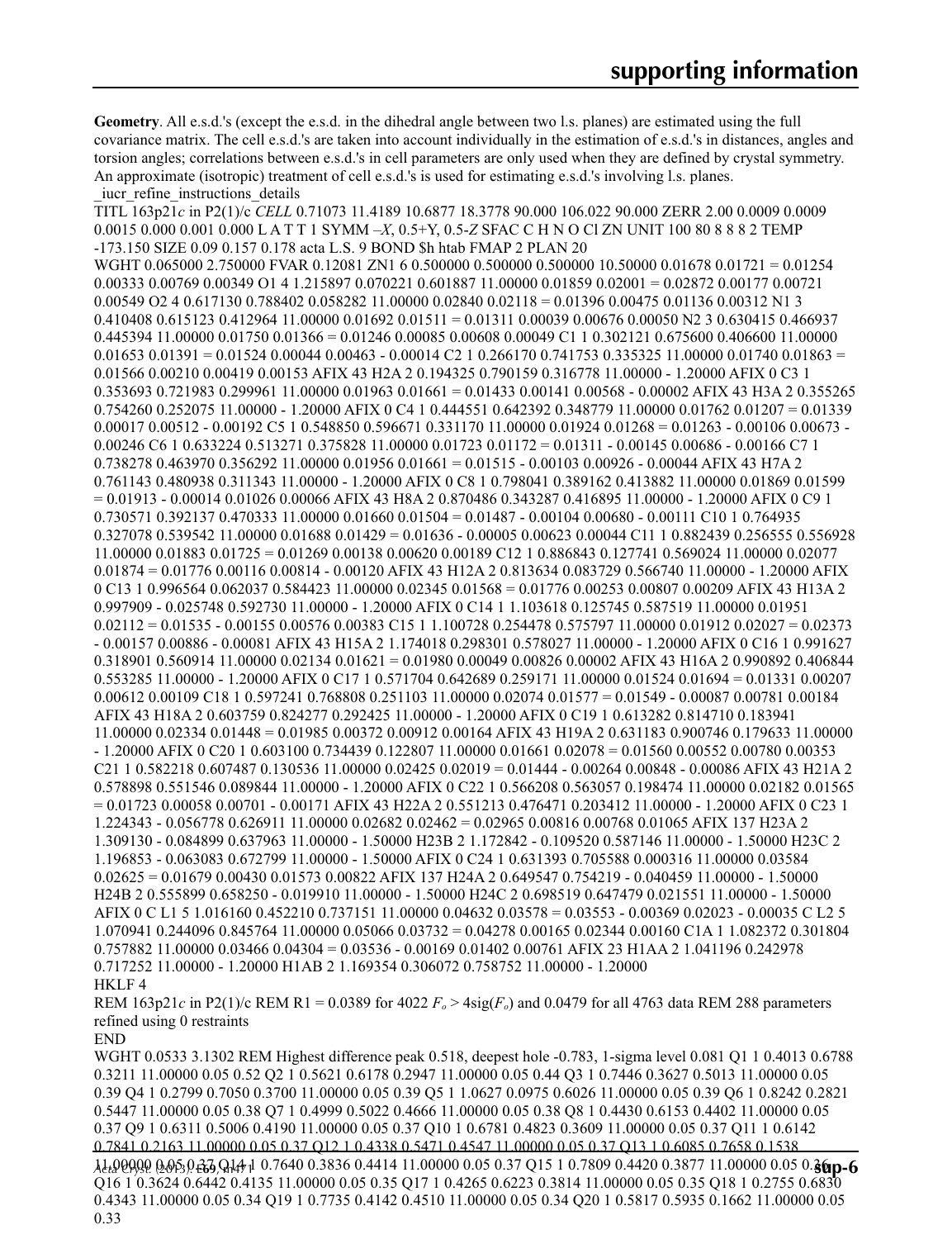**Refinement**. Refinement of  $F^2$  against ALL reflections. The weighted *R*-factor  $wR$  and goodness of fit *S* are based on  $F^2$ , conventional *R*-factors *R* are based on *F*, with *F* set to zero for negative  $F^2$ . The threshold expression of  $F^2 > \sigma(F^2)$  is used only for calculating *R*-factors(gt) *etc*. and is not relevant to the choice of reflections for refinement. *R*-factors based on *F*<sup>2</sup> are statistically about twice as large as those based on *F*, and *R*- factors based on ALL data will be even larger.

|                   | $\boldsymbol{\chi}$ | $\mathcal{Y}$ | Z           | $U_{\rm iso}$ */ $U_{\rm eq}$ |  |
|-------------------|---------------------|---------------|-------------|-------------------------------|--|
| Zn1               | 0.5000              | 0.5000        | 0.5000      | 0.01479(12)                   |  |
| O <sub>1</sub>    | 1.21590 (16)        | 0.07022(16)   | 0.60189(10) | 0.0223(4)                     |  |
| O2                | 0.61713(16)         | 0.78840(16)   | 0.05828(9)  | 0.0201(4)                     |  |
| N1                | 0.41041(17)         | 0.61512(18)   | 0.41296(10) | 0.0145(4)                     |  |
| N2                | 0.63042(18)         | 0.46694(18)   | 0.44539(11) | 0.0142(4)                     |  |
| C1                | 0.3021(2)           | 0.6756(2)     | 0.40660(13) | 0.0152(4)                     |  |
| C2                | 0.2662(2)           | 0.7418(2)     | 0.33533(13) | 0.0173(5)                     |  |
| H2A               | 0.1943              | 0.7902        | 0.3168      | $0.021*$                      |  |
| C <sub>3</sub>    | 0.3537(2)           | 0.7220(2)     | 0.29996(13) | 0.0167(5)                     |  |
| H <sub>3</sub> A  | 0.3553              | 0.7543        | 0.2521      | $0.020*$                      |  |
| C4                | 0.4446(2)           | 0.6424(2)     | 0.34878(12) | 0.0142(4)                     |  |
| C <sub>5</sub>    | 0.5489(2)           | 0.5967(2)     | 0.33117(12) | 0.0144(4)                     |  |
| C6                | 0.6332(2)           | 0.5133(2)     | 0.37583(13) | 0.0135(4)                     |  |
| C7                | 0.7383(2)           | 0.4640(2)     | 0.35629(13) | 0.0162(4)                     |  |
| H7A               | 0.7611              | 0.4809        | 0.3113      | $0.019*$                      |  |
| C8                | 0.7980(2)           | 0.3892(2)     | 0.41388(13) | 0.0169(5)                     |  |
| H <sub>8</sub> A  | 0.8705              | 0.3433        | 0.4169      | $0.020*$                      |  |
| C9                | 0.7306(2)           | 0.3921(2)     | 0.47033(13) | 0.0150(4)                     |  |
| C10               | 0.7649(2)           | 0.3271(2)     | 0.53954(13) | 0.0155(4)                     |  |
| C11               | 0.8824(2)           | 0.2566(2)     | 0.55693(13) | 0.0159(4)                     |  |
| C12               | 0.8868(2)           | 0.1277(2)     | 0.56902(13) | 0.0185(5)                     |  |
| H12A              | 0.8136              | 0.0837        | 0.5667      | $0.022*$                      |  |
| C13               | 0.9966(2)           | 0.0620(2)     | 0.58442(13) | 0.0185(5)                     |  |
| H <sub>13</sub> A | 0.9979              | $-0.0257$     | 0.5927      | $0.022*$                      |  |
| C14               | 1.1036(2)           | 0.1257(2)     | 0.58752(13) | 0.0185(5)                     |  |
| C15               | 1.1007(2)           | 0.2545(2)     | 0.57580(14) | 0.0205(5)                     |  |
| H <sub>15</sub> A | 1.1740              | 0.2983        | 0.5780      | $0.025*$                      |  |
| C16               | 0.9916(2)           | 0.3189(2)     | 0.56091(14) | 0.0186(5)                     |  |
| H16A              | 0.9909              | 0.4068        | 0.5533      | $0.022*$                      |  |
| C17               | 0.5717(2)           | 0.6427(2)     | 0.25917(13) | 0.0147(4)                     |  |
| C18               | 0.5972(2)           | 0.7688(2)     | 0.25110(13) | 0.0168(5)                     |  |
| <b>H18A</b>       | 0.6038              | 0.8243        | 0.2924      | $0.020*$                      |  |
| C19               | 0.6133(2)           | 0.8147(2)     | 0.18394(14) | 0.0186(5)                     |  |
| H19A              | 0.6312              | 0.9007        | 0.1796      | $0.022*$                      |  |
| C20               | 0.6031(2)           | 0.7344(2)     | 0.12281(13) | 0.0170(5)                     |  |
| C21               | 0.5822(2)           | 0.6075(2)     | 0.13054(13) | 0.0190(5)                     |  |
| H21A              | 0.5789              | 0.5515        | 0.0898      | $0.023*$                      |  |
| C22               | 0.5662(2)           | 0.5631(2)     | 0.19847(13) | 0.0179(5)                     |  |
| H22A              | 0.5512              | 0.4765        | 0.2034      | $0.021*$                      |  |
| C <sub>23</sub>   | 1.2243(3)           | $-0.0568(3)$  | 0.62691(16) | 0.0270(6)                     |  |

*Fractional atomic coordinates and isotropic or equivalent isotropic displacement parameters (Å2 )*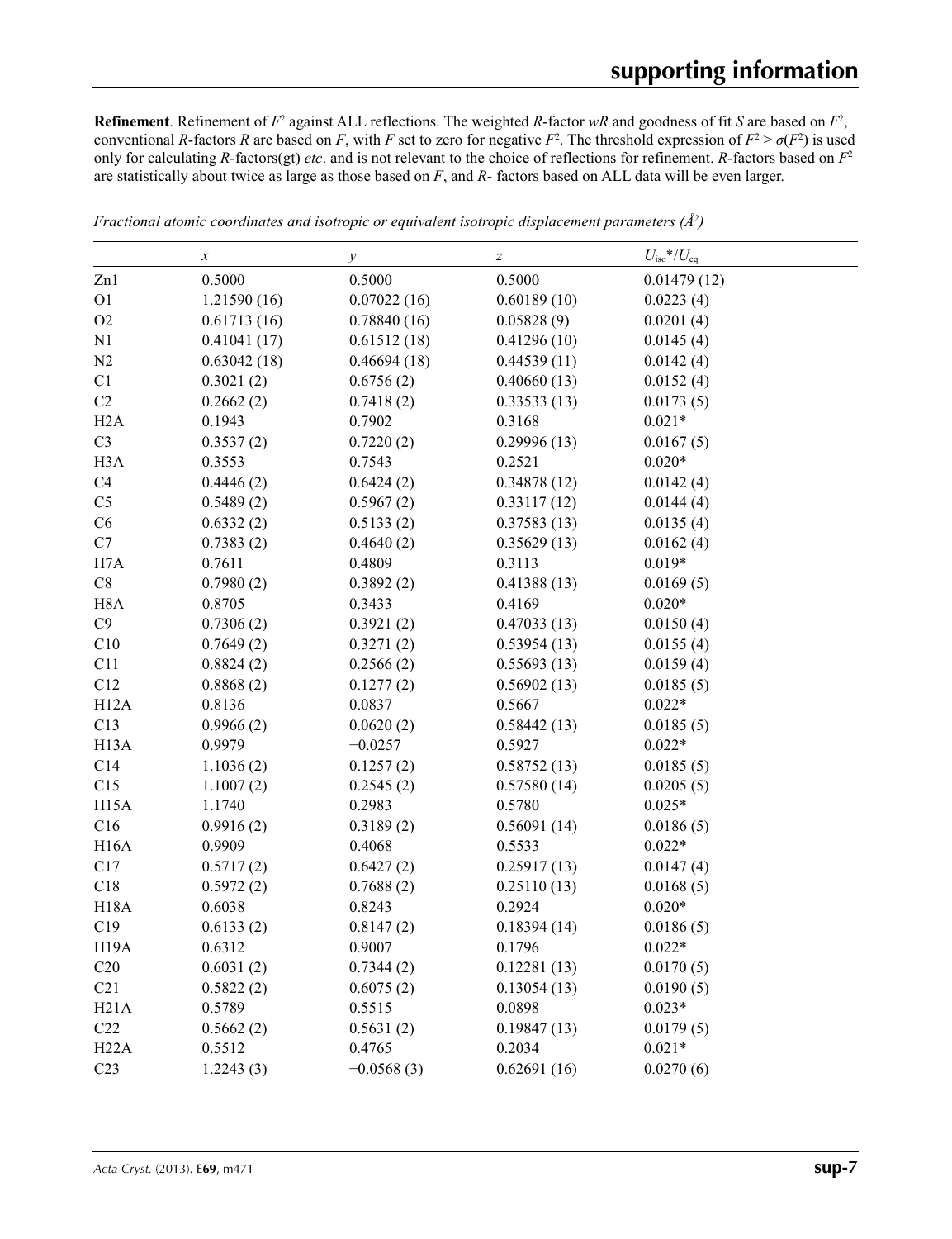| H23A                          | 1.3091     | $-0.0849$  | 0.6380      | $0.041*$    |  |
|-------------------------------|------------|------------|-------------|-------------|--|
| H23B                          | 1.1728     | $-0.1095$  | 0.5871      | $0.041*$    |  |
| H23C                          | 1.1969     | $-0.0631$  | 0.6728      | $0.041*$    |  |
| C <sub>24</sub>               | 0.6314(3)  | 0.7056(3)  | 0.00032(14) | 0.0246(5)   |  |
| H24A                          | 0.6495     | 0.7542     | $-0.0405$   | $0.037*$    |  |
| H24B                          | 0.5559     | 0.6582     | $-0.0199$   | $0.037*$    |  |
| H24C                          | 0.6985     | 0.6475     | 0.0216      | $0.037*$    |  |
| C <sub>11</sub>               | 1.01616(7) | 0.45221(7) | 0.73715(4)  | 0.03743(19) |  |
| Cl <sub>2</sub>               | 1.07094(8) | 0.24410(8) | 0.84576(5)  | 0.0415(2)   |  |
| C1A                           | 1.0824(3)  | 0.3018(3)  | 0.75788(18) | 0.0368(7)   |  |
| H <sub>1</sub> A <sub>A</sub> | 1.0412     | 0.2430     | 0.7173      | $0.044*$    |  |
| H <sub>1</sub> AB             | 1.1694     | 0.3061     | 0.7588      | $0.044*$    |  |
|                               |            |            |             |             |  |

*Atomic displacement parameters (Å2 )*

|                 | $U^{11}$   |            | $U^{33}$    | $U^{12}$     | $U^{13}$    | $U^{23}$      |
|-----------------|------------|------------|-------------|--------------|-------------|---------------|
|                 |            | $U^{22}$   |             |              |             |               |
| Zn1             | 0.0168(2)  | 0.0172(2)  | 0.01254(19) | 0.00349(14)  | 0.00769(14) | 0.00333(14)   |
| O <sub>1</sub>  | 0.0186(8)  | 0.0200(9)  | 0.0287(10)  | 0.0055(7)    | 0.0072(7)   | 0.0018(7)     |
| O2              | 0.0284(9)  | 0.0212(9)  | 0.0140(8)   | 0.0031(7)    | 0.0114(7)   | 0.0047(7)     |
| N1              | 0.0169(9)  | 0.0151(9)  | 0.0131(9)   | 0.0005(7)    | 0.0068(7)   | 0.0004(7)     |
| N2              | 0.0175(9)  | 0.0137(9)  | 0.0125(9)   | 0.0005(7)    | 0.0061(7)   | 0.0008(7)     |
| C1              | 0.0165(11) | 0.0139(10) | 0.0152(11)  | $-0.0001(8)$ | 0.0046(9)   | 0.0004(8)     |
| C2              | 0.0174(11) | 0.0186(11) | 0.0157(11)  | 0.0015(9)    | 0.0042(9)   | 0.0021(9)     |
| C <sub>3</sub>  | 0.0196(11) | 0.0166(11) | 0.0143(11)  | 0.0000(9)    | 0.0057(9)   | 0.0014(9)     |
| C4              | 0.0176(11) | 0.0121(10) | 0.0134(10)  | $-0.0019(8)$ | 0.0051(8)   | 0.0002(8)     |
| C <sub>5</sub>  | 0.0192(11) | 0.0127(10) | 0.0126(10)  | $-0.0025(8)$ | 0.0067(8)   | $-0.0011(8)$  |
| C6              | 0.0172(11) | 0.0117(10) | 0.0131(10)  | $-0.0017(8)$ | 0.0069(8)   | $-0.0014(8)$  |
| C7              | 0.0196(11) | 0.0166(11) | 0.0151(11)  | $-0.0004(9)$ | 0.0093(9)   | $-0.0010(8)$  |
| C8              | 0.0187(11) | 0.0160(11) | 0.0191(11)  | 0.0007(9)    | 0.0103(9)   | $-0.0001(9)$  |
| C9              | 0.0166(10) | 0.0150(10) | 0.0149(10)  | $-0.0011(8)$ | 0.0068(8)   | $-0.0010(9)$  |
| C10             | 0.0169(11) | 0.0143(10) | 0.0164(11)  | 0.0004(8)    | 0.0062(9)   | $-0.0001(8)$  |
| C11             | 0.0188(11) | 0.0173(11) | 0.0127(10)  | 0.0019(9)    | 0.0062(9)   | 0.0014(8)     |
| C12             | 0.0208(12) | 0.0187(12) | 0.0178(11)  | $-0.0012(9)$ | 0.0081(9)   | 0.0012(9)     |
| C13             | 0.0234(12) | 0.0157(11) | 0.0178(11)  | 0.0021(9)    | 0.0081(9)   | 0.0025(9)     |
| C14             | 0.0195(11) | 0.0211(12) | 0.0153(11)  | 0.0038(9)    | 0.0058(9)   | $-0.0016(9)$  |
| C15             | 0.0191(11) | 0.0203(12) | 0.0237(12)  | $-0.0008(9)$ | 0.0089(10)  | $-0.0016(10)$ |
| C16             | 0.0213(12) | 0.0162(11) | 0.0198(12)  | 0.0000(9)    | 0.0083(9)   | 0.0005(9)     |
| C17             | 0.0152(10) | 0.0169(11) | 0.0133(10)  | 0.0011(8)    | 0.0061(8)   | 0.0021(8)     |
| C18             | 0.0207(11) | 0.0158(11) | 0.0155(11)  | 0.0018(9)    | 0.0078(9)   | $-0.0009(9)$  |
| C19             | 0.0233(12) | 0.0145(11) | 0.0199(12)  | 0.0016(9)    | 0.0091(9)   | 0.0037(9)     |
| C20             | 0.0166(11) | 0.0208(11) | 0.0156(11)  | 0.0035(9)    | 0.0078(9)   | 0.0055(9)     |
| C21             | 0.0243(12) | 0.0202(12) | 0.0144(11)  | $-0.0009(9)$ | 0.0085(9)   | $-0.0026(9)$  |
| C22             | 0.0218(12) | 0.0157(11) | 0.0172(11)  | $-0.0017(9)$ | 0.0070(9)   | 0.0006(9)     |
| C <sub>23</sub> | 0.0268(13) | 0.0246(13) | 0.0296(14)  | 0.0106(11)   | 0.0077(11)  | 0.0082(11)    |
| C <sub>24</sub> | 0.0358(14) | 0.0263(13) | 0.0168(12)  | 0.0082(11)   | 0.0157(11)  | 0.0043(10)    |
| C11             | 0.0463(4)  | 0.0358(4)  | 0.0355(4)   | $-0.0003(3)$ | 0.0202(3)   | $-0.0037(3)$  |
| Cl2             | 0.0507(5)  | 0.0373(4)  | 0.0428(4)   | 0.0016(3)    | 0.0234(4)   | 0.0017(3)     |
| C1A             | 0.0347(16) | 0.0430(18) | 0.0354(16)  | 0.0076(13)   | 0.0140(13)  | $-0.0017(14)$ |
|                 |            |            |             |              |             |               |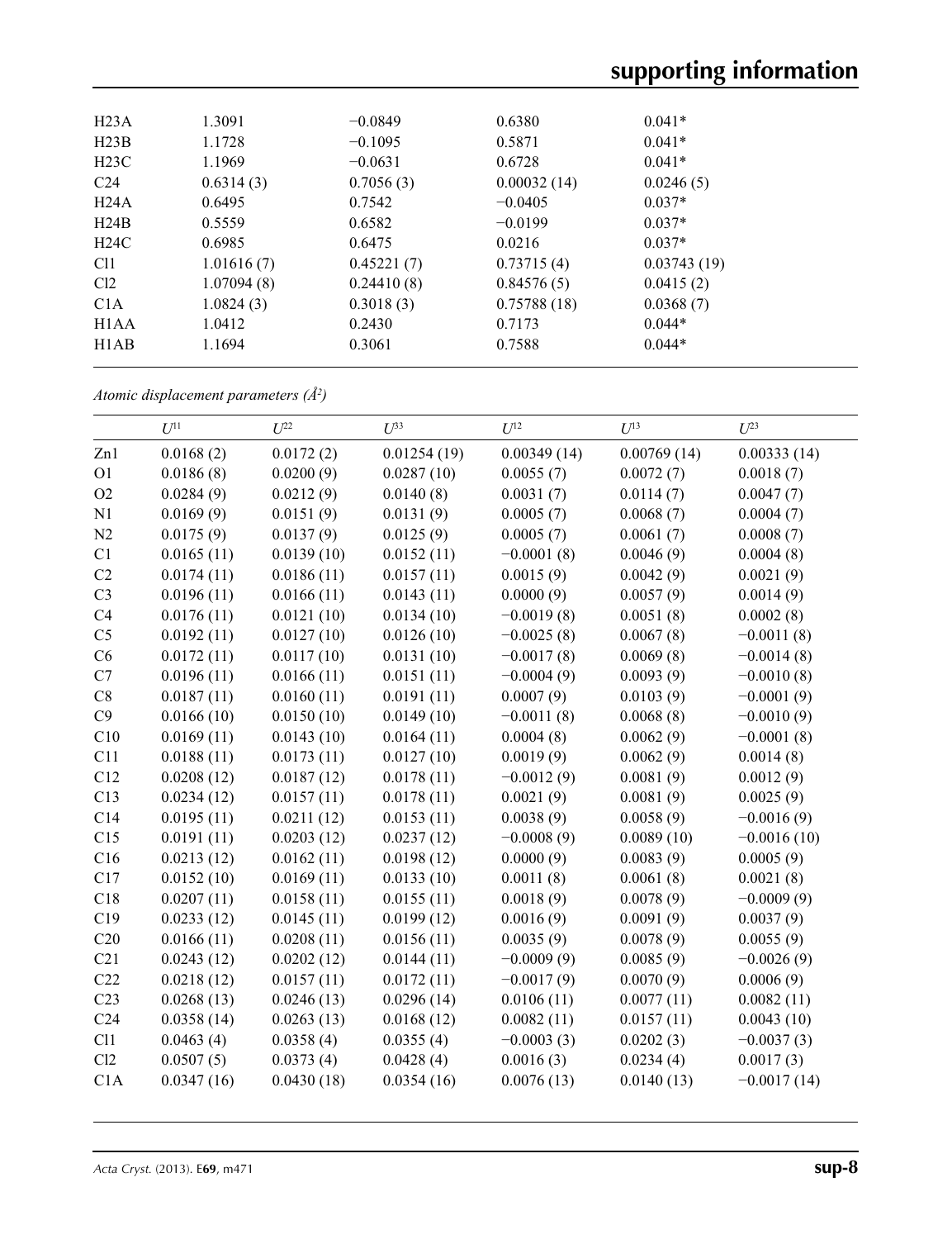*Geometric parameters (Å, º)*

| $Zn1 - N2i$                  | 2.0432(19) | $C11 - C16$        | 1.398(3) |  |
|------------------------------|------------|--------------------|----------|--|
| $Zn1 - N2$                   | 2.0432(19) | $C12 - C13$        | 1.395(3) |  |
| $Zn1-M1$ <sup>i</sup>        | 2.0532(19) | $C12 - H12A$       | 0.9500   |  |
| $Zn1 - N1$                   | 2.0532(19) | $C13-C14$          | 1.387(3) |  |
| $O1 - C14$                   | 1.371(3)   | $C13 - H13A$       | 0.9500   |  |
| $O1 - C23$                   | 1.428(3)   | $C14 - C15$        | 1.392(3) |  |
| $O2 - C20$                   | 1.367(3)   | $C15 - C16$        | 1.383(3) |  |
| $O2 - C24$                   | 1.428(3)   | $C15 - H15A$       | 0.9500   |  |
| $N1 - C1$                    | 1.371(3)   | $C16 - H16A$       | 0.9500   |  |
| $N1 - C4$                    | 1.372(3)   | $C17 - C22$        | 1.391(3) |  |
| $N2-C9$                      | 1.367(3)   | $C17 - C18$        | 1.396(3) |  |
| $N2-C6$                      | 1.380(3)   | $C18 - C19$        | 1.387(3) |  |
| $C1 - C10$ <sup>i</sup>      | 1.409(3)   | $C18 - H18A$       | 0.9500   |  |
| $C1-C2$                      | 1.445(3)   | $C19 - C20$        | 1.393(3) |  |
| $C2-C3$                      | 1.351(3)   | C19-H19A           | 0.9500   |  |
| $C2 - H2A$                   | 0.9500     | $C20 - C21$        | 1.392(3) |  |
| $C3-C4$                      | 1.446(3)   | $C21 - C22$        | 1.394(3) |  |
| $C3 - H3A$                   | 0.9500     | $C21 - H21A$       | 0.9500   |  |
| $C4 - C5$                    | 1.405(3)   | $C22-H22A$         | 0.9500   |  |
| $C5-C6$                      | 1.400(3)   | $C23 - H23A$       | 0.9800   |  |
| $C5 - C17$                   | 1.500(3)   | $C23 - H23B$       | 0.9800   |  |
| $C6 - C7$                    | 1.443(3)   | C23-H23C           | 0.9800   |  |
| $C7-C8$                      | 1.351(3)   | $C24 - H24A$       | 0.9800   |  |
| $C7 - H7A$                   | 0.9500     | $C24 - H24B$       | 0.9800   |  |
| $C8-C9$                      | 1.453(3)   | C24-H24C           | 0.9800   |  |
| $C8 - H8A$                   | 0.9500     | $Cl1-C1A$          | 1.773(3) |  |
| $C9 - C10$                   | 1.407(3)   | $Cl2-C1A$          | 1.767(3) |  |
| $C10-C1$ <sup>i</sup>        | 1.409(3)   | $C1A - H1AA$       | 0.9900   |  |
| $C10 - C11$                  | 1.495(3)   | $C1A - H1AB$       | 0.9900   |  |
| $C11 - C12$                  | 1.393(3)   |                    |          |  |
| $N2^i$ -Zn1- $N2$            | 180.00(11) | $C13 - C12 - H12A$ | 119.3    |  |
| $N2^i$ -Zn1- $N1^i$          | 89.71 (8)  | $C14 - C13 - C12$  | 119.6(2) |  |
| $N2 - Zn1 - N1$ <sup>i</sup> | 90.29(8)   | $C14-C13-H13A$     | 120.2    |  |
| $N2^i$ -Zn1- $N1$            | 90.29(8)   | $C12-C13-H13A$     | 120.2    |  |
| $N2 - Zn1 - N1$              | 89.71 (8)  | $O1 - C14 - C13$   | 124.2(2) |  |
| $N1^i$ -Zn $1$ -N1           | 180.0      | $O1 - C14 - C15$   | 116.0(2) |  |
| $C14 - 01 - C23$             | 116.75(19) | $C13-C14-C15$      | 119.7(2) |  |
| $C20 - 02 - C24$             | 116.76(19) | $C16-C15-C14$      | 120.3(2) |  |
| $C1 - N1 - C4$               | 106.86(18) | C16-C15-H15A       | 119.9    |  |
| $Cl-M1-Zn1$                  | 126.34(15) | $C14-C15-H15A$     | 119.9    |  |
| $C4 - N1 - Zn1$              | 126.75(15) | $C15-C16-C11$      | 121.0(2) |  |
| $C9 - N2 - C6$               | 106.82(18) | $C15-C16-H16A$     | 119.5    |  |
| $C9 - N2 - Zn1$              | 126.33(15) | $C11-C16-H16A$     | 119.5    |  |
| $C6 - N2 - Zn1$              | 126.84(15) | $C22-C17-C18$      | 118.1(2) |  |
| $N1-C1-C10$ <sup>i</sup>     | 125.6(2)   | $C22-C17-C5$       | 121.8(2) |  |